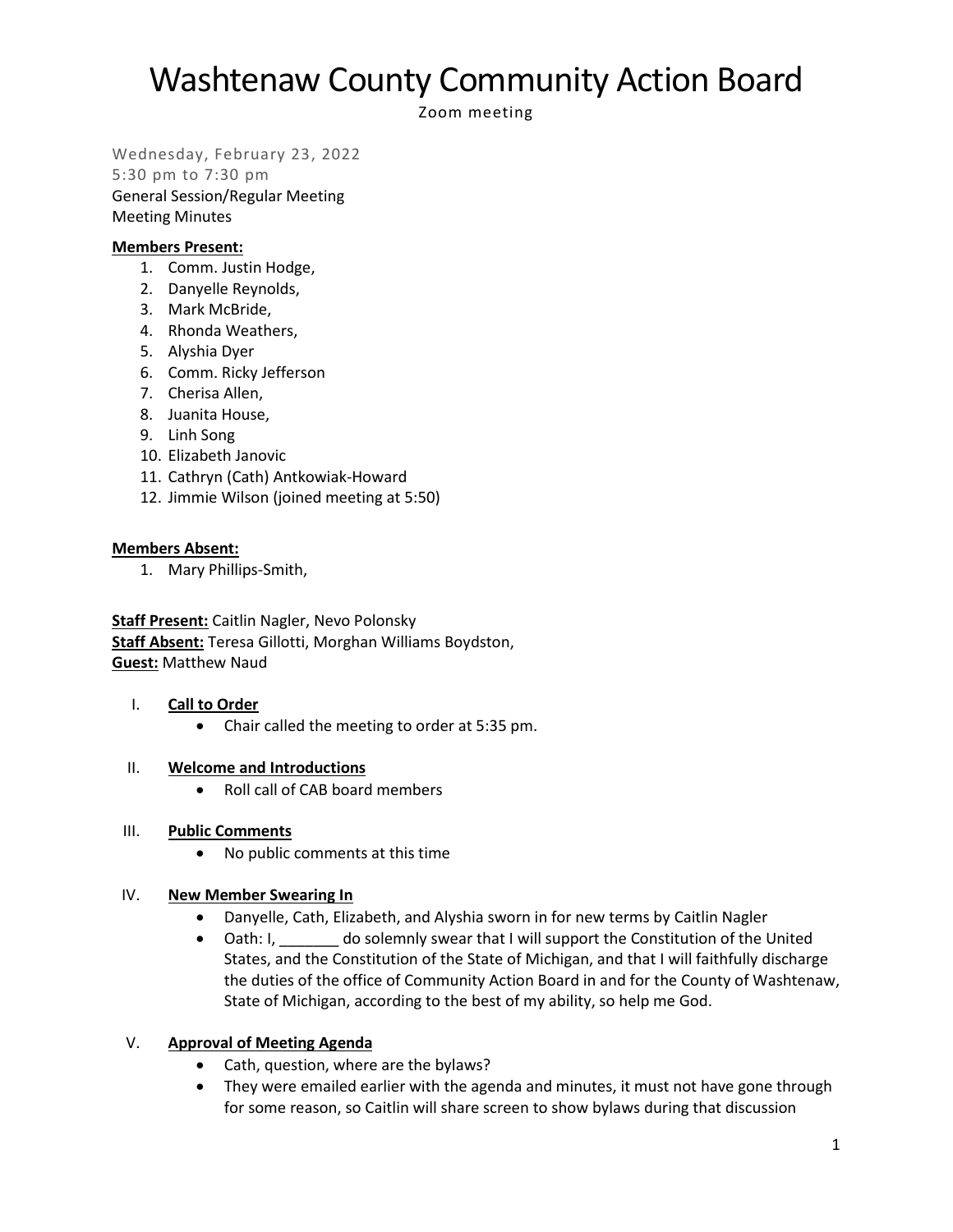Zoom meeting

- A motion was made by Danyelle to approve the Agenda. Motion supported by Cherisa.
- Roll call vote:
	- 1. Comm. Justin Hodge, yes
	- 2. Danyelle Reynolds, yes
	- 3. Mark McBride, yes
	- 4. Rhonda Weathers, yes
	- 5. Alyshia Dyer, yes
	- 6. Comm. Ricky Jefferson, yes
	- 7. Cherisa Allen, yes
	- 8. Juanita House, yes
	- 9. Linh Song, yes
	- 10. Elizabeth Janovic, yes
	- 11. Cathryn (Cath) Antkowiak-Howard, yes
- Motion carried.

### VI. **Approval of November 23, 2021 Meeting Minutes**

- Motion made by Alyshia, supported by Cherisa and Rhonda.
- Roll Call vote:
	- 1. Comm. Justin Hodge, yes
	- 2. Danyelle Reynolds, yes
	- 3. Mark McBride, yes
	- 4. Rhonda Weathers, yes
	- 5. Alyshia Dyer, yes
	- 6. Comm. Ricky Jefferson, yes
	- 7. Cherisa Allen, yes
	- 8. Juanita House, yes
	- 9. Linh Song, yes
	- 10. Elizabeth Janovic, yes
	- 11. Cathryn (Cath) Antkowiak-Howard, yes
- Motion carried to approve meeting minutes.

### VII. **Climate Action Planning Presentation**

- Matt Naud presenting
- Matt works with Resource Recycling Solutions, partner with Washtenaw County on Washtenaw County's Climate Action Plan
- The purpose of this presentation is to bring community voices into this plan to get to net zero emissions in the County, and determine if there are community voices that have been left out of the conversation
- The size and complexity of this problem is large, especially with so many different County organizations. The County is the audience because it is connected to all the organizations.
- The overarching goal is to have net zero County operations by 2030 and net zero through the entire County by 2035
- Wants to know who we're missing, what we're missing, looking for feedback
- Climate Action Plan
	- Why are we doing this?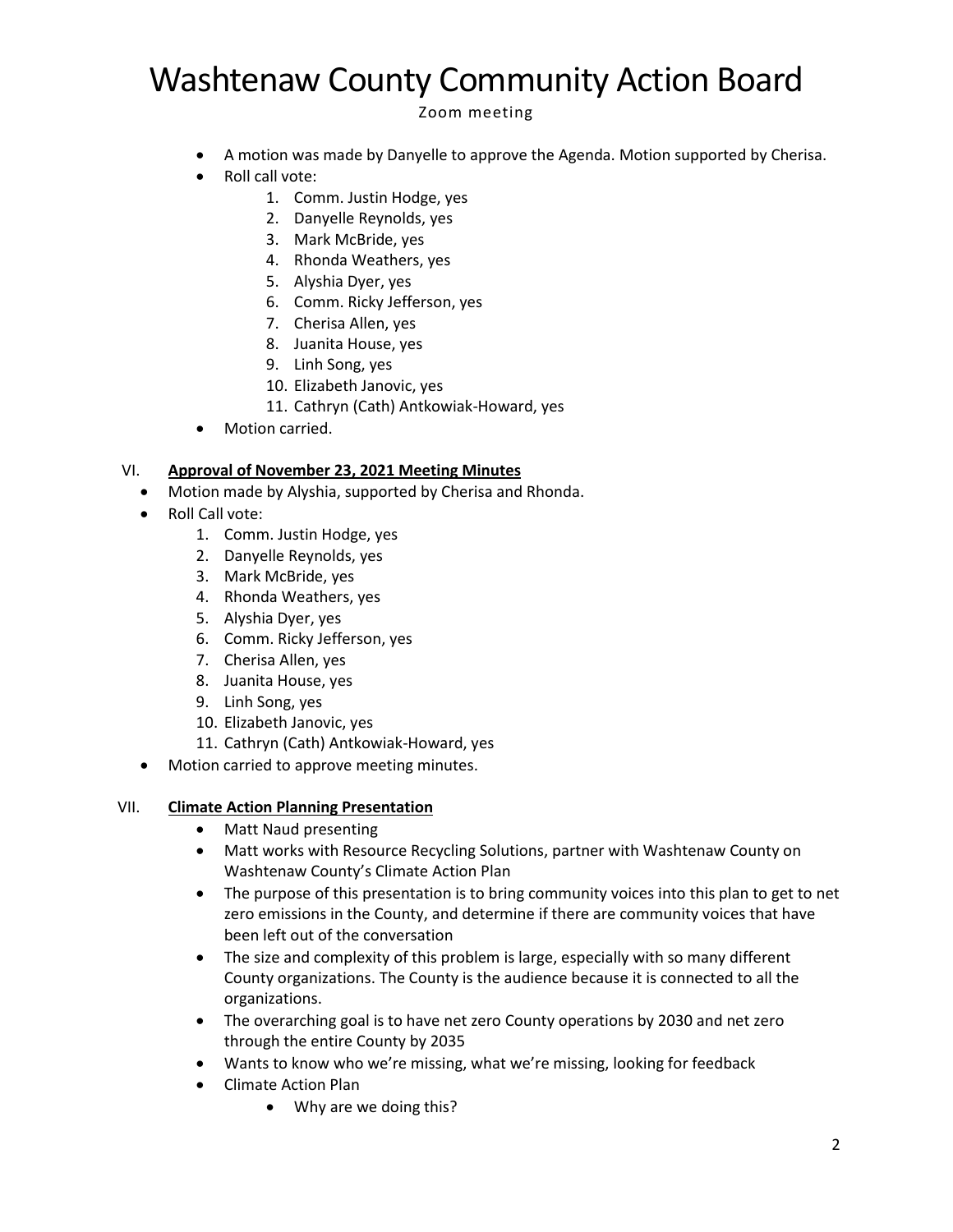Zoom meeting

- To curb emissions, find solutions to climate change, a large and complex issue
- Goals: Net zero county operations by 2030
- Net zero county by 2035
- Implement plan through a climate lens, as well as an equity lens
- Engagement
	- 7 meetings have been held in different districts with 2 more planned
	- Met with a variety of community groups throughout the County
	- Met with leaders throughout the County to make connections and discuss implementation
- Resilientwashtenaw.org, website about the Plan, and way to get feedback from the community
	- The website has a feature to flag environmental issues on a map of the County
	- Users can note issues ranging from flooding, to needing bike lanes, to inefficient heating/cooling
	- The website has steadily been gaining more traction and has aggregated all of the received comments
	- So far, the Southwest part of the County has not been engaging with the website, but other engagement is spread throughout the County
- We can see approximately where people are, who have commented on website, based on IP address; from the map, it's not just central Ann Arbor, need to keep getting feedback from people all over the county
- What comes after planning?
	- The project will go from Nov 2021 Nov 2022
	- At the end of the project there will be a proposed plan which will be shared with the Board of Commissioners including changes to County policies, programs, and plans
	- Working with the State of Michigan to joint address State and County goals
	- BOC approval, then implementation of the plan, after this process complete
- Email [climate@washtenaw.org](mailto:climate@washtenaw.org) with questions, comments, requests
- (Trustee Jimmie Wilson joined meeting at 5:50)
- Linh: are you looking to do outreach to non-citizens groups?
	- Matt: yes, we are interested in ways to reach out to those populations, it is a challenge, so looking for groups that are already working with these people
	- Linh shared that WICIR and residents of U of M Family Housing in Ann Arbor's Ward 2 are two avenues to reach this population
	- Matt: Linh, if you can connect us to any of those groups you know of, that would be great
- Matt: also we have multiple language options on website, Spanish, Arabic, and others
- Jimmie: can you expound upon the opportunity for improving resiliency for community centers? Asking because Pastor Harold Wimberly, at Christian Love Fellowship, is working with various community groups and local governments to open a new community center in Superior Township.
	- Matt: a lot of buildings in other communities, put solar panels and other clean energy sources, etc., in a building, a location that the community trusts; should be a safe space that the community trusts, and wants to go to; these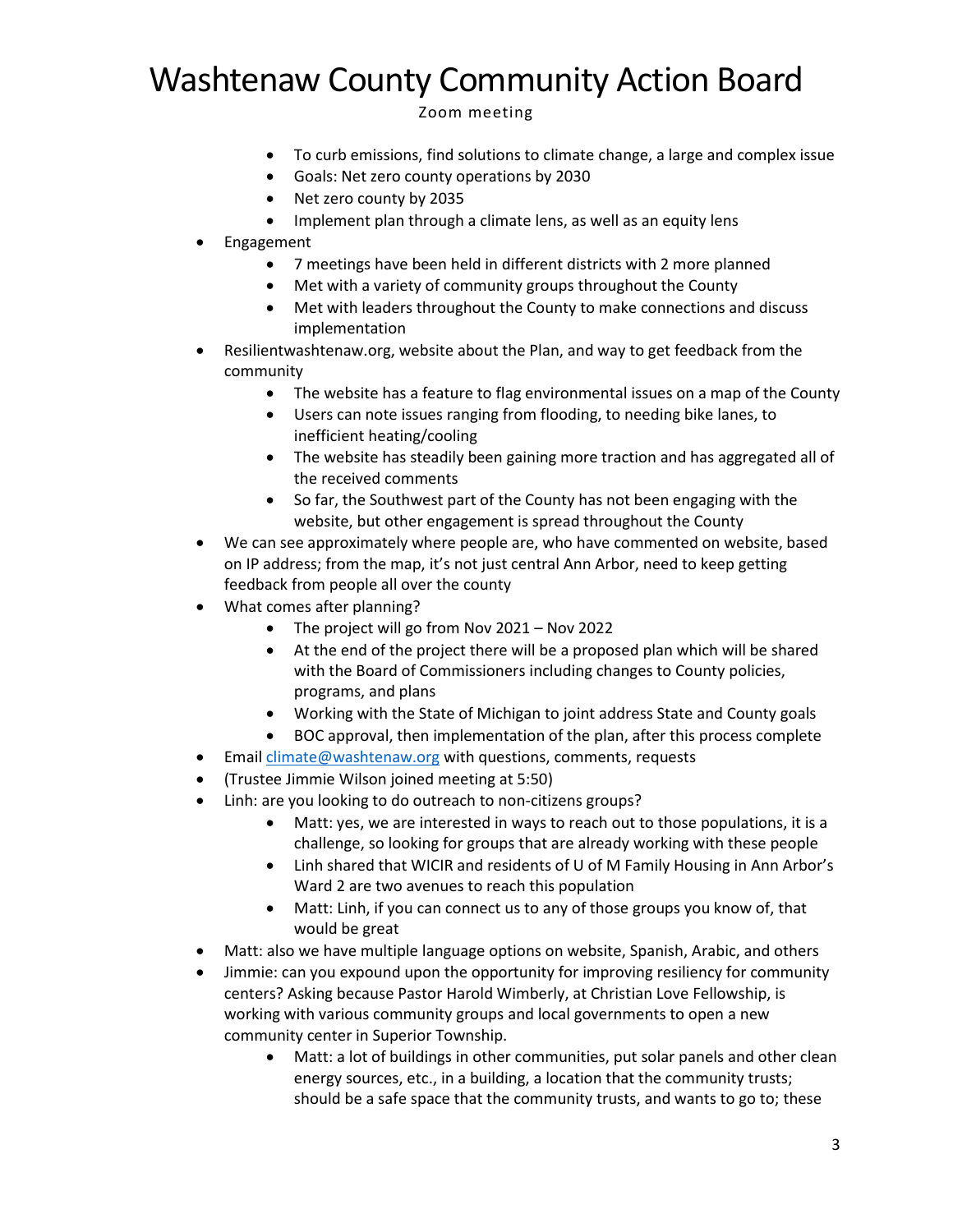Zoom meeting

buildings can operate if the grid goes down; this is part of the resilience and preparedness we're looking for, in the community

- Called "resilience hubs"
- Juanita: as far as community centers, would you consider a municipal pool, as a cooling center, as a resilience hub?
	- Matt: yeah that is a good idea; cooling centers will be a very important part of implementation, as temperatures increase, need to find ways to keep people comfortable in hottest days of summer
- Danyelle asked how to engage renters and make this project worthwhile and inviting
	- Matt shared that the perspective of renters is highly valued and that some ways to go about this are:
		- 1. Include environmental inspections in addition to safety inspections for rentals
		- 2. Set a standard that rentals must meet a certain level of energy efficiency
	- Matt also shared that he feels that landlords would buy-in more through costsharing models and other ideas that economically incentivize making rentals greener
	- Matt also shared that Ann Arbor is 54% rental and that focusing on rentals is essential for meeting climate goals
- Matt asked CAB if they knew of rental groups across the County that they could reach out to for feedback
	- Comm Jefferson shared the Ann Arbor tenants association and that there is a similar organization for the Sycamore Meadows rental properties

## VIII. **CAB Bylaws Discussion / Approval (ACTION)**

- Revisited the virtual meeting language to comply with Open Meetings Act
- Caitlin shared that as an advisory body there is a little more flexibility, and the bylaw as currently states that CAB will participate in virtual meetings to the extent that is allowed by the County and other applicable authorities/laws
- Comm. Hodge commented to provide context about why CAB is able to meet virtually when other Boards are not
- Motion made by Danyelle, supported by Elizabeth.
- Roll Call vote:
	- 1. Comm. Justin Hodge, yes
	- 2. Danyelle Reynolds, yes
	- 3. Mark McBride, yes
	- 4. Rhonda Weathers, yes
	- 5. Alyshia Dyer, yes
	- 6. Comm. Ricky Jefferson, yes
	- 7. Cherisa Allen, yes
	- 8. Juanita House, yes
	- 9. Linh Song, yes
	- 10. Elizabeth Janovic, yes
	- 11. Cathryn (Cath) Antkowiak-Howard, yes
	- 12. Jimmie Wilson, yes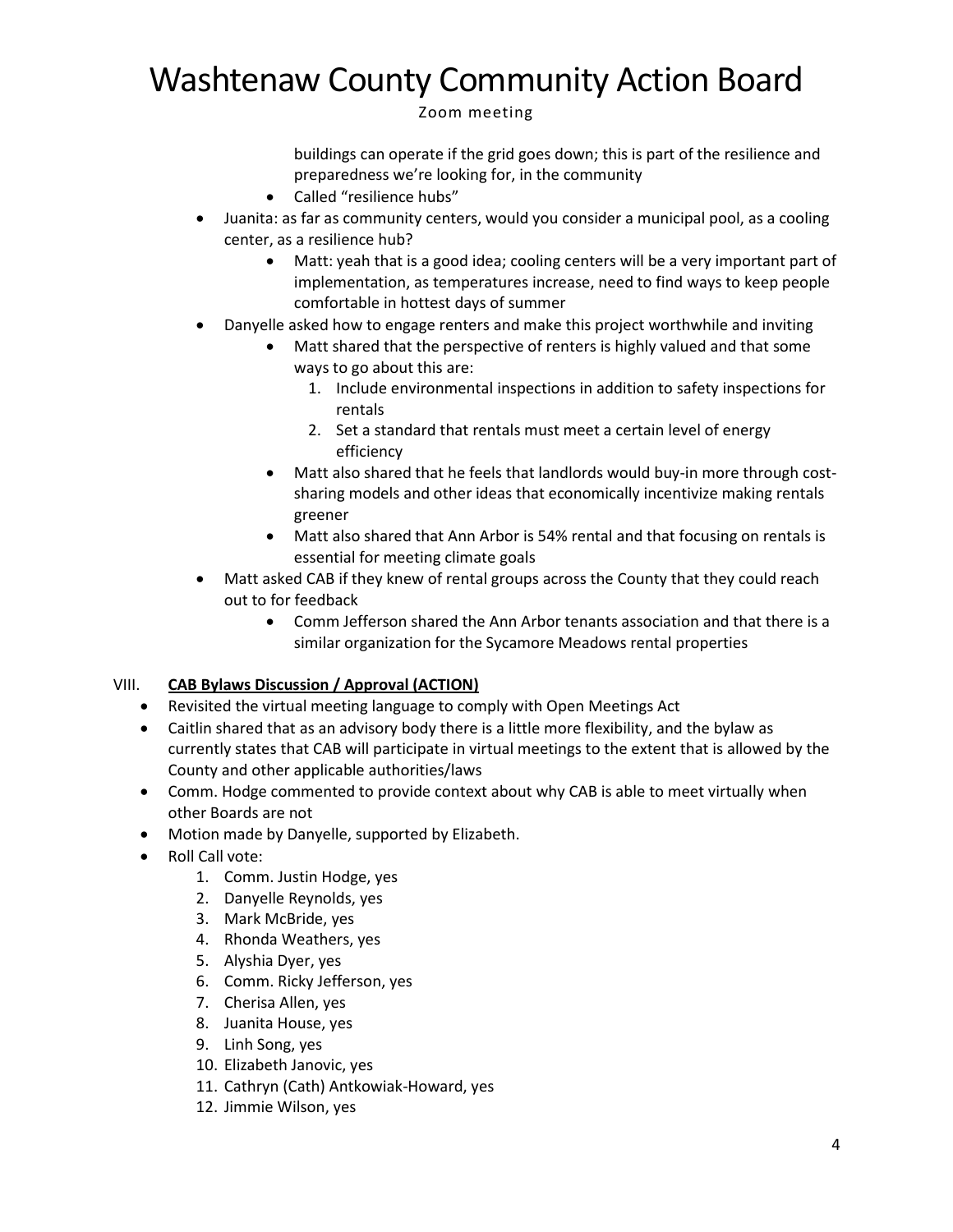Zoom meeting

- Motion carried to approve bylaws as amended.
- Danyelle asked, what protections are the County providing for people who need to meet in person such as mask or ventilation?
	- $\circ$  Caitlin answered that the County checks in with staff to see what resources are needed for in-person meetings, including meeting in specific spaces, having the room cleaned, and providing masks. If CAB needs to meet in person in the future these resources will be available

## IX. **OCED Updates**

- Caitlin presents
	- $\circ$  The OCED has been working with the Health Department to distribute test kits provided by DHHS (BCAEO) to County residents. The limit is 1-2 test kits per person and the Health Department is doing simple reporting for DHHS. The first shipment was 2000 packages of 2 tests in early January. Some of the kits went to individuals in the Foster Grandparent program who are lower income older adults. Other events have been held throughout the County including regions on the outskirts of the County. All of the initial shipment has been distributed at this point. The next shipment will be arriving in 1-2 weeks (late February/early March) and will be 1000 packages of 2 kits. IT is unclear if DHHS has resources for further shipments.
	- o LIHWAP (Low income household water assistance program). BCAEO has awarded \$867,938 for water utility bills to Washtenaw County OCED. The spending deadline is September 2023, and none of the funds have been used. The OCED is hiring a temporary grant-funded employee to help distribute this funding and implement the program.
- Rhonda update on CERA
	- $\circ$  Rhonda shared that there are two pots of money (CERA 1 and CERA 2). CERA 2 funding can be used now and is for rental assistance but not utilities only. CERA 2 requires a proof of income and valid identification, which was not the case for CERA 1. It is anticipated that some applicants on the backlog will not be able to meet the requirements for CERA 2, but there is still some CERA 1 funding available so that funding will be prioritized for individuals who are not eligible for CERA 2. The funding for each pot needs to be spent down by a certain date. More CERA 1 funding is anticipated after March.
	- o Working with the courts, with attorneys, when evictions move forward; with CERA 2 being more restrictive, takes longer, and landlord attorneys are being more difficult, wanting to push out tenants quickly, evict them and not wait for CERA process to be completed
	- $\circ$  Cherisa asked if the CERA 1 is eligible for individuals not on the waitlist.
		- Rhonda responded that only individuals on the backlog are eligible
	- o Ricky asked if CERA 1 funding could be spent right now
		- Rhonda shared that currently only CERA 2 money can be spent, but CERA 1 funding will be dedicated to the backlog, to clients who were previously on the list to be helped
	- $\circ$  Cath commented that the issue of requiring identification is far reaching and will likely impact more services such as voting and accessing other needs-based programs. Cathryn asked if there are any initiatives to promote acquiring IDs?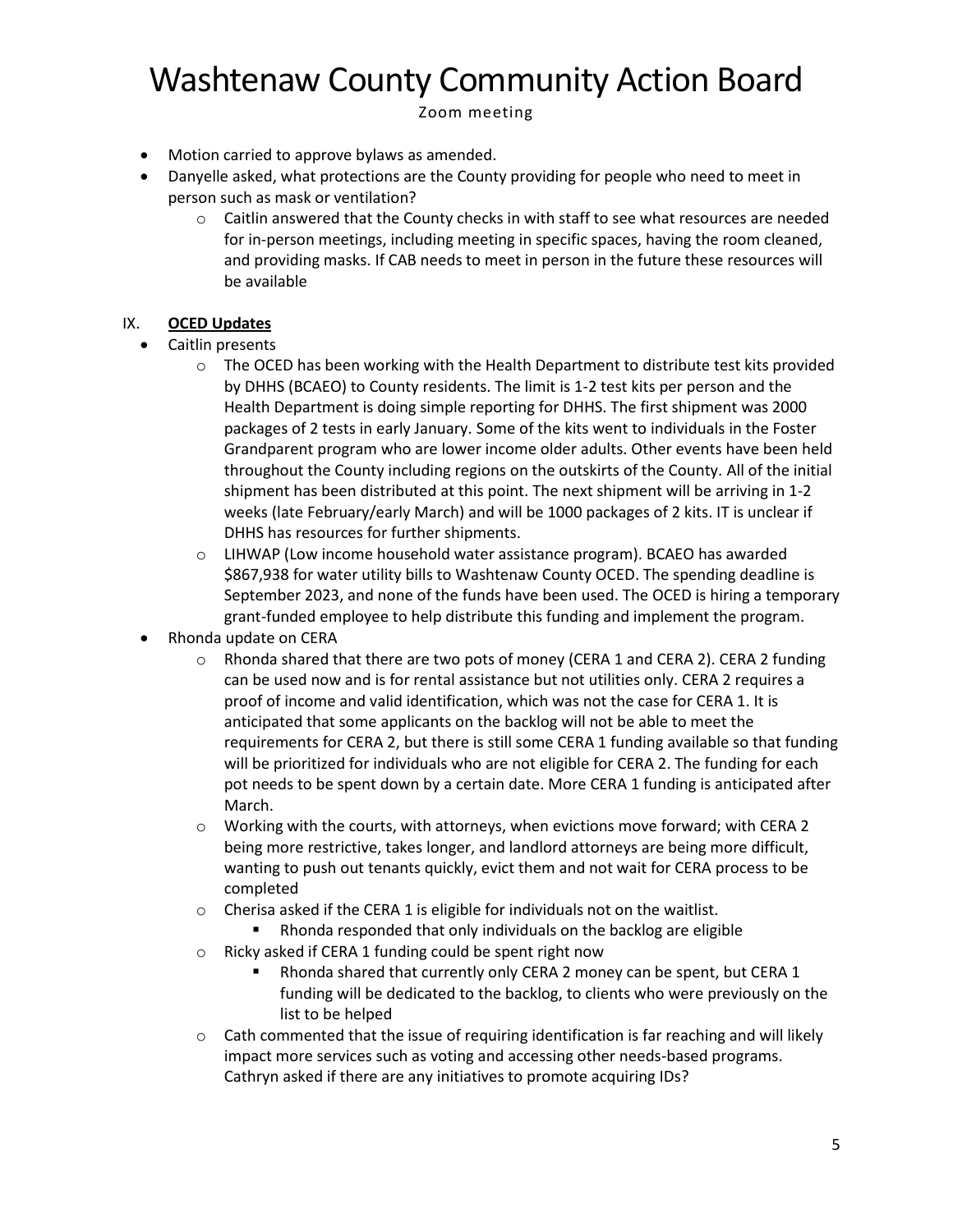Zoom meeting

- Rhonda shared that the Washtenaw ID program working to get IDs for community members and that connecting them would be valuable
- $\circ$  Cath responded reiterating that this is a pressing concern for a large array of issues
- $\circ$  Comm. Hodge agreed that having the Washtenaw ID Program would be a great idea
- o Juanita asked if CERA funds can be used for emergency housing?
	- Rhonda answered emergency housing is not covered, but there are other options. Rhonda also shared that the program is slated to end by September 2022 and may end sooner

## X. **Board: New Business**

- Danyelle: about the bylaws, do we expect to keep meeting remotely?
	- $\circ$  Caitlin: yes, stay remote with these meetings, basically until we are told we have to meet in person
- Alyshia: Ypsi Township got rescue plan funding, started community group, YTown ARPA planning committee
	- $\circ$  Going to be rolling out a communitywide survey, to anyone in Ypsi Township
	- $\circ$  The committee goal is to bring community voices in the Rescue Plan Funding spending process. There is \$8.5 million left in funding and this group wants to organize to help ensure the funding is spent in the most impactful and equitable way. Y-Town ARPA Committee has community surveys, will be rolling out, to get feedback from throughout the community.

## XI. **CAB Member Discussion**

- Linh: shared that the City Council has been discussing how to use ARPA fund. Linh has been advocating for a trial UBI program that will give \$150/month to 500 families for two years. Another program is unarmed response.
- Cherisa: starting Summerfest Joe Dulin planning meetings; first Saturday of each month, 10am to 11am; if you want to get in on the ground; Communications Specialist Katie Hoffman from OCED joins also. Meetings at the Parkridge Community Center
- Joe Dulin Summerfest day, on August 27, 11am to 6pm

## XII. **BOC Representative Report**

- Comm. Hodge
	- $\circ$  \$11.3 million ARPA funding package
		- Funds to WCHD, to help them be more equity-driven; Health Dept has a website with dashboard to show health outcomes throughout County, in different populations, looks at health indicators
		- Funding for Health Mobile, with WCHD, all kinds of health services, WIC, etc., could be expanded with this funding
		- OCED, within Barrier Busters, fund to help with home repairs
		- Healthy Neighborhoods initiative; embedded in parts of county with worse health outcomes; Health community workers
		- Healthy Places Initiatives: funding to neighborhoods, need support with issues in the environment, a community group wants to work on this, solve